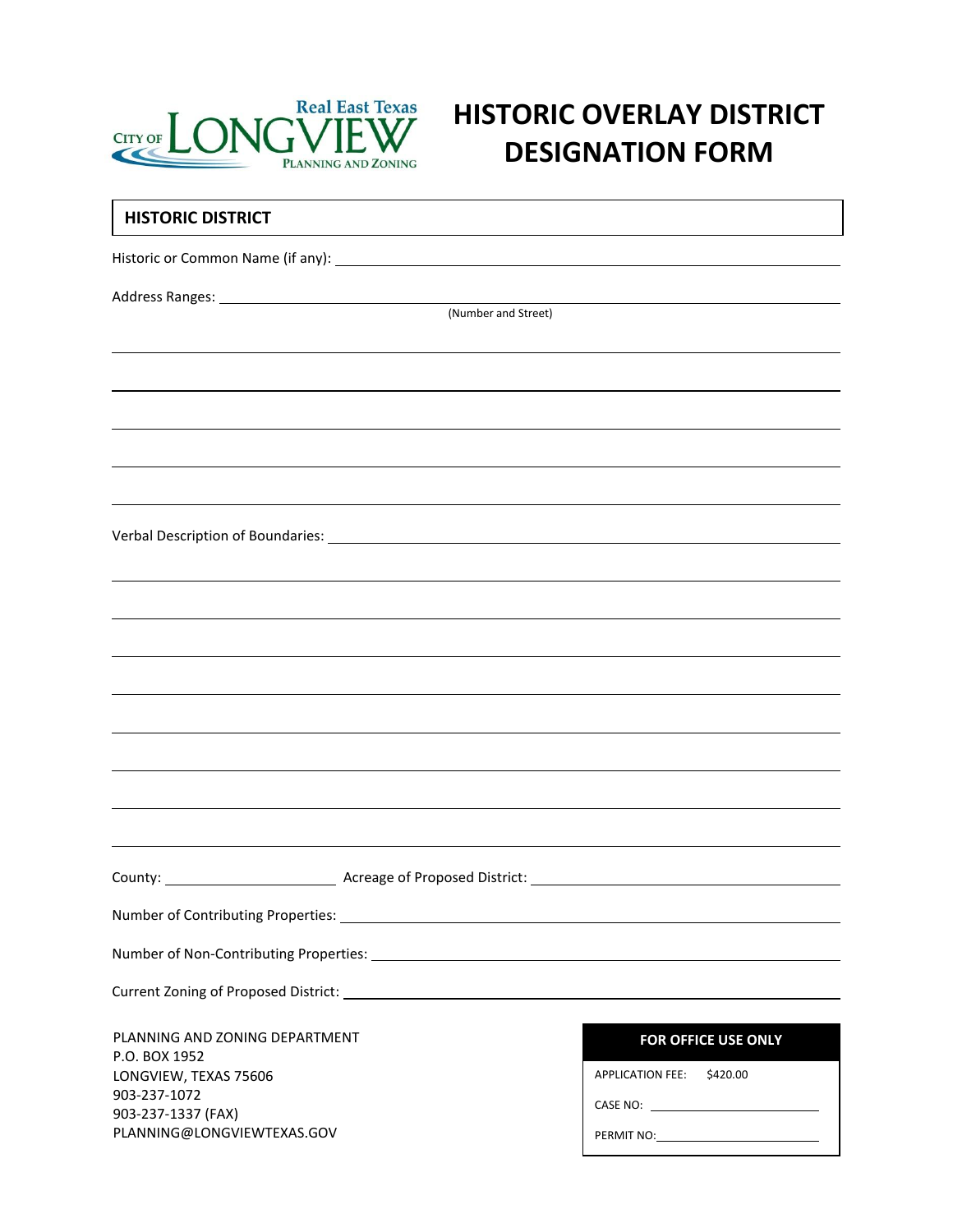#### **CRITERIA FOR HISTORIC DISTRICT DESIGNATION**

For designation as a Historic District, the property must meet one or more of the following criteria. Please check all that apply.

- $\Box$  the proposed Historic Overlay District possesses character, interest or value as part of the development, heritage, or cultural characteristics of the City or is identified with a person or persons who significantly contributed to the culture and development of the City, state or nation; or
- $\Box$  the proposed Historic Overlay District constitutes a geographically definable area possessing a distinctive linkage, or continuity of Historic Properties, Historic Resources, Contributing Property, or Historic buildings, structures, objects, or sites united by past events, or aesthetically by plan or physical development.

Please describe how the property meets the selected criteria above.



(Attach additional sheets if necessary)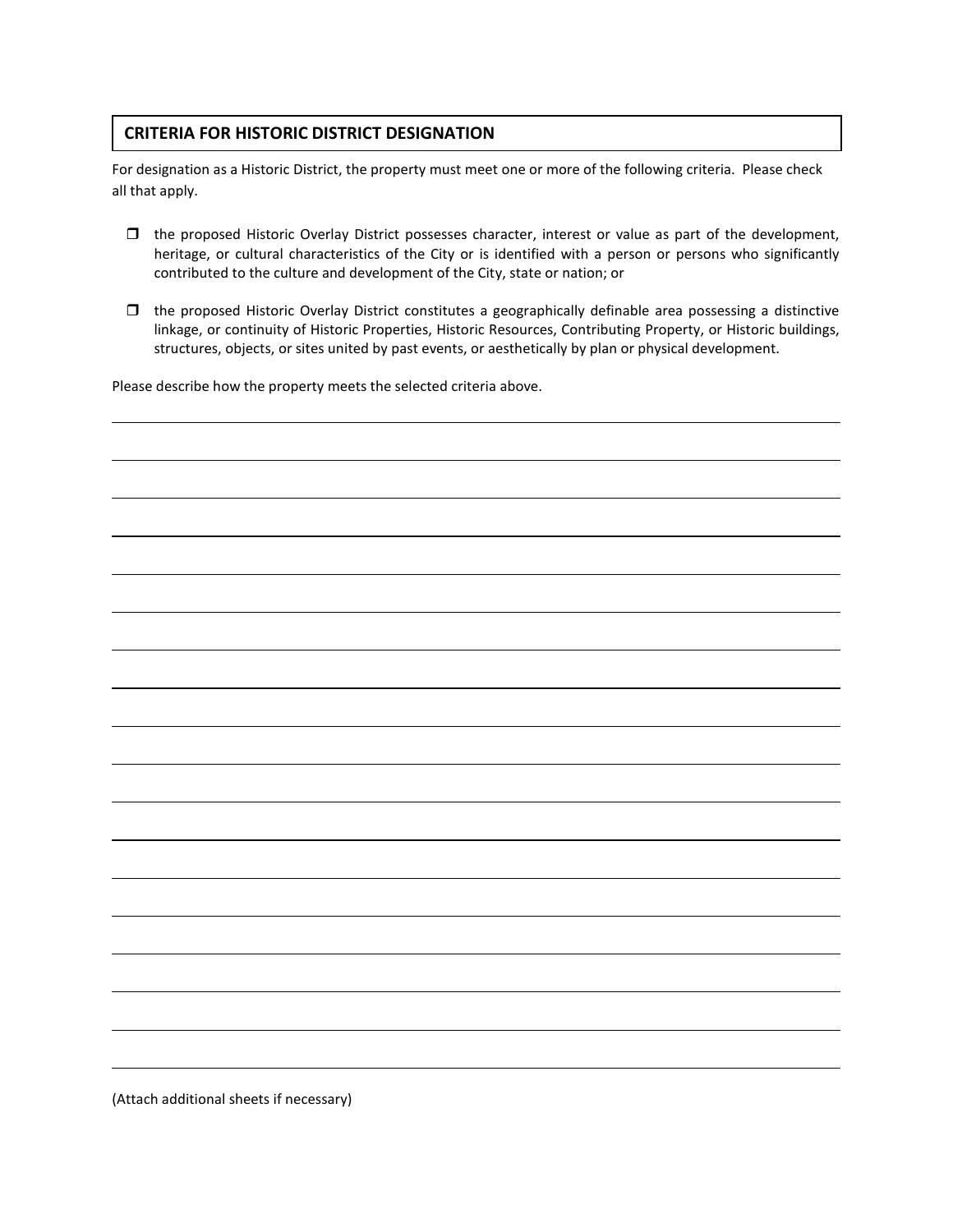# **PROPERTY OWNER / AGENT**

| Please complete the rest of this form for each property in the proposed district. (This form may be reproduced.) |  |                                                                                                                                                                                                                                      |  |  |  |
|------------------------------------------------------------------------------------------------------------------|--|--------------------------------------------------------------------------------------------------------------------------------------------------------------------------------------------------------------------------------------|--|--|--|
|                                                                                                                  |  |                                                                                                                                                                                                                                      |  |  |  |
|                                                                                                                  |  | Owner's Address: Lawrence and Contract and Contract and Contract and Contract and Contract and Contract and Contract and Contract and Contract and Contract and Contract and Contract and Contract and Contract and Contract a       |  |  |  |
|                                                                                                                  |  |                                                                                                                                                                                                                                      |  |  |  |
|                                                                                                                  |  |                                                                                                                                                                                                                                      |  |  |  |
|                                                                                                                  |  | Agent (if any): <u>example and in the set of the set of the set of the set of the set of the set of the set of the set of the set of the set of the set of the set of the set of the set of the set of the set of the set of the</u> |  |  |  |
|                                                                                                                  |  | Agent Address: <u>example and a series of the series of the series of the series of the series of the series of the series of the series of the series of the series of the series of the series of the series of the series of </u> |  |  |  |
|                                                                                                                  |  |                                                                                                                                                                                                                                      |  |  |  |
|                                                                                                                  |  |                                                                                                                                                                                                                                      |  |  |  |
| <b>PROPERTY INFORMATION</b>                                                                                      |  |                                                                                                                                                                                                                                      |  |  |  |
|                                                                                                                  |  |                                                                                                                                                                                                                                      |  |  |  |
|                                                                                                                  |  |                                                                                                                                                                                                                                      |  |  |  |
| Legal Description of Property: (Lot, Block, and Subdivision or Abstract, Survey, Tract and Section)              |  |                                                                                                                                                                                                                                      |  |  |  |
|                                                                                                                  |  |                                                                                                                                                                                                                                      |  |  |  |
|                                                                                                                  |  |                                                                                                                                                                                                                                      |  |  |  |
| <b>OTHER DESIGNATIONS</b>                                                                                        |  |                                                                                                                                                                                                                                      |  |  |  |
| □ Recorded Texas Historic Landmark                                                                               |  |                                                                                                                                                                                                                                      |  |  |  |
| □ National Historic Landmark                                                                                     |  |                                                                                                                                                                                                                                      |  |  |  |

National Register of Historic Places

#### **CLASSIFICATION**

 $\Box$  Site

**Category Ownership Status Category Historic**  $\Box$  Structure  $\Box$  Both  $\Box$  Work in Progress

 Object Public Occupied Contributing Property Building Private Unoccupied Non-Contributing Property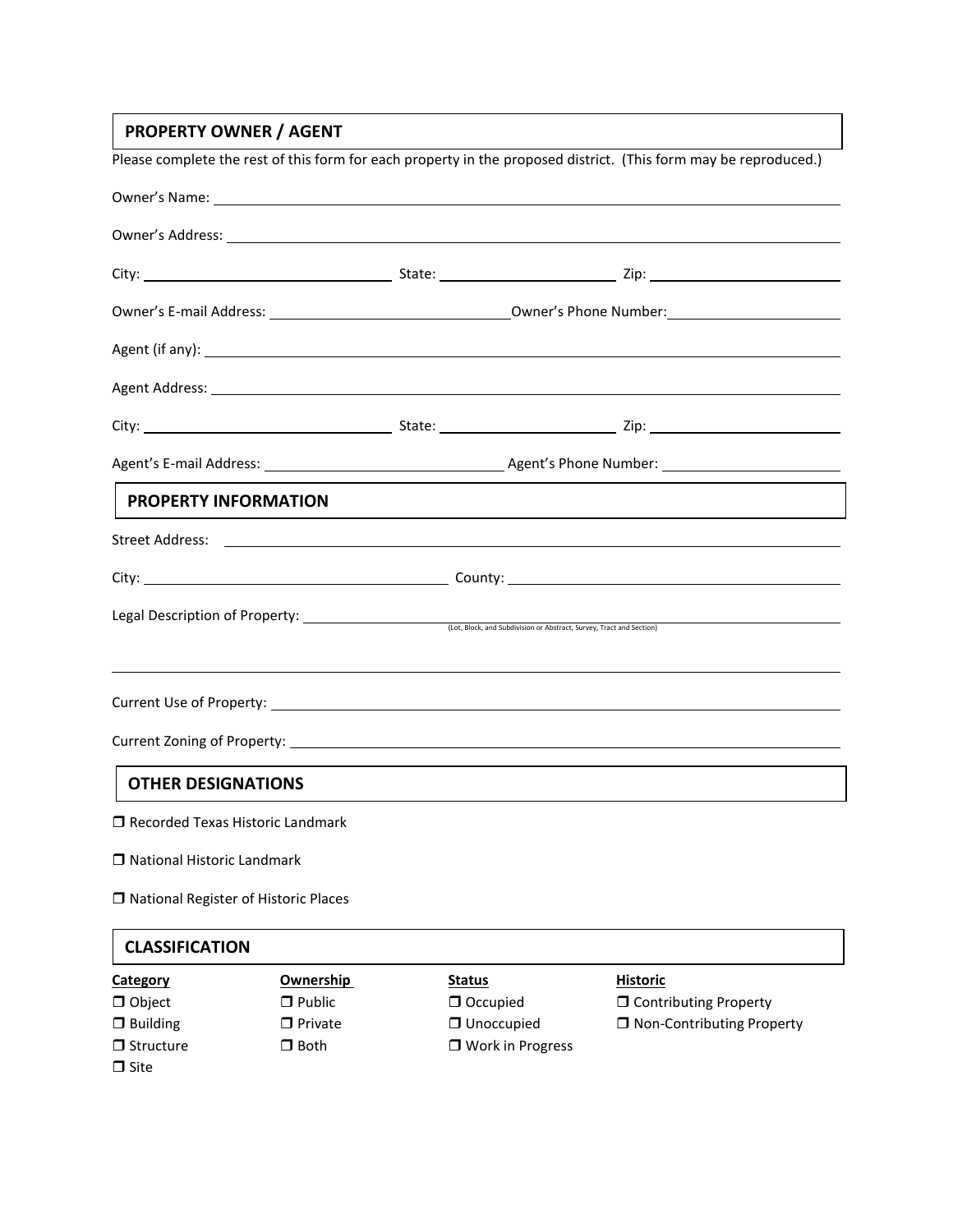## **HISTORIC OWNERSHIP/TENANTS**

Original Owner (Include the years lived in the structure):

Significant Other Owners (Include the years lived in the structure):

Significant Tenants (Include the years lived in the structure):

### **ARCHITECTURAL STYLE**

Architectural Style:

| Porch: North State Commission of the Commission of the Commission of the Commission of the Commission of the Commission of the Commission of the Commission of the Commission of the Commission of the Commission of the Commi |
|--------------------------------------------------------------------------------------------------------------------------------------------------------------------------------------------------------------------------------|
|                                                                                                                                                                                                                                |
|                                                                                                                                                                                                                                |
|                                                                                                                                                                                                                                |
| <b>CONSTRUCTION DATES</b>                                                                                                                                                                                                      |

Original Date of Construction: